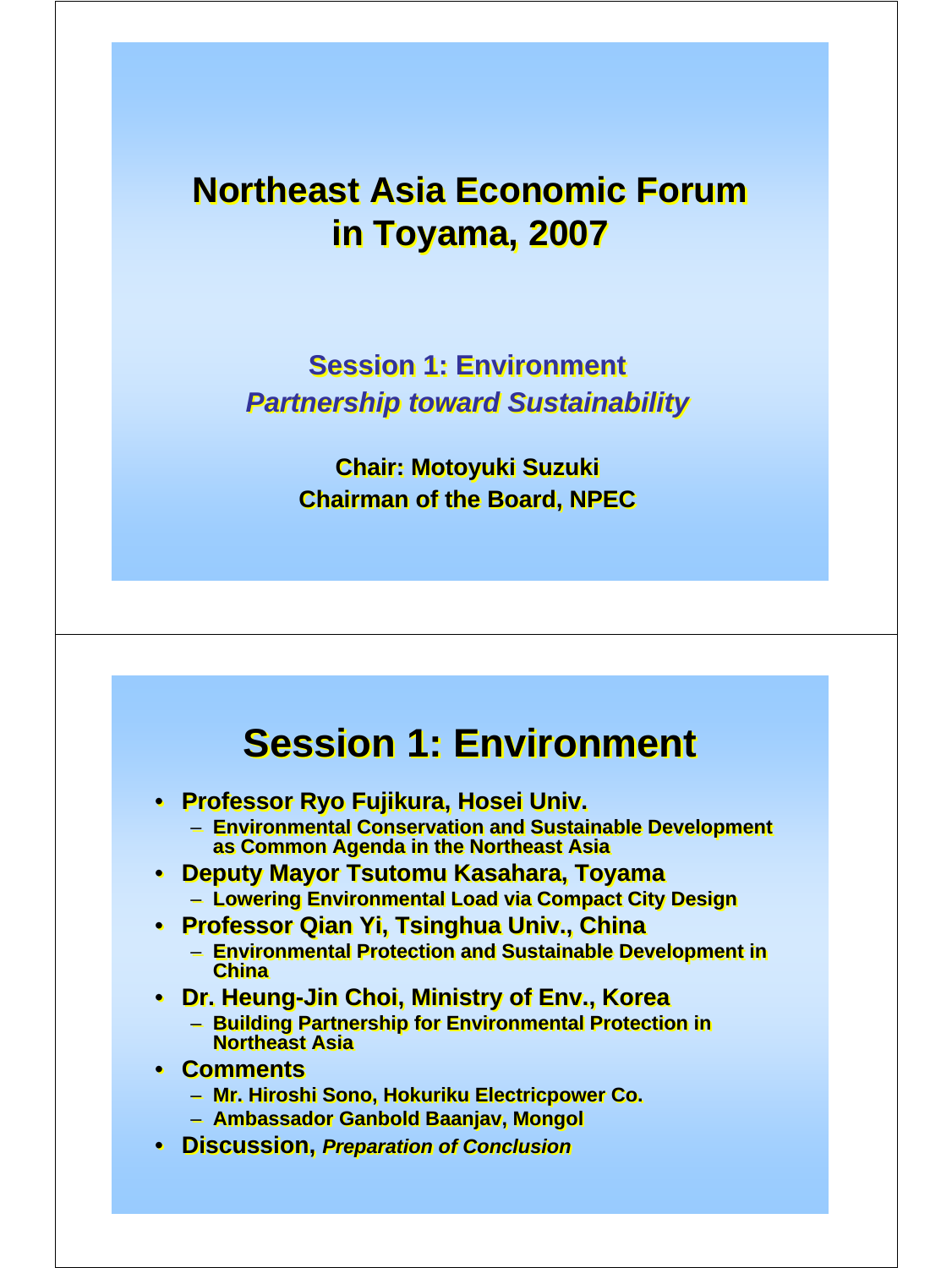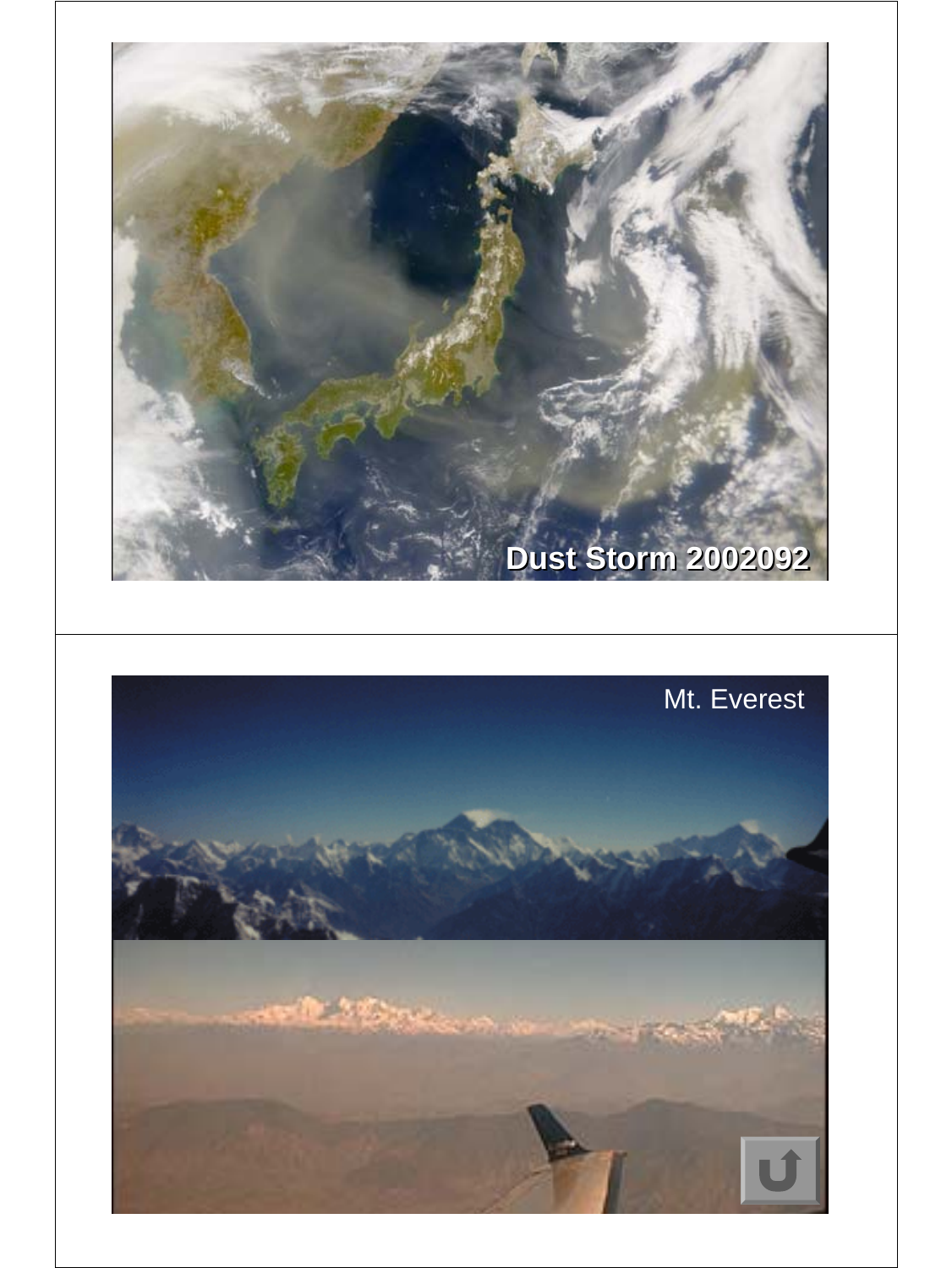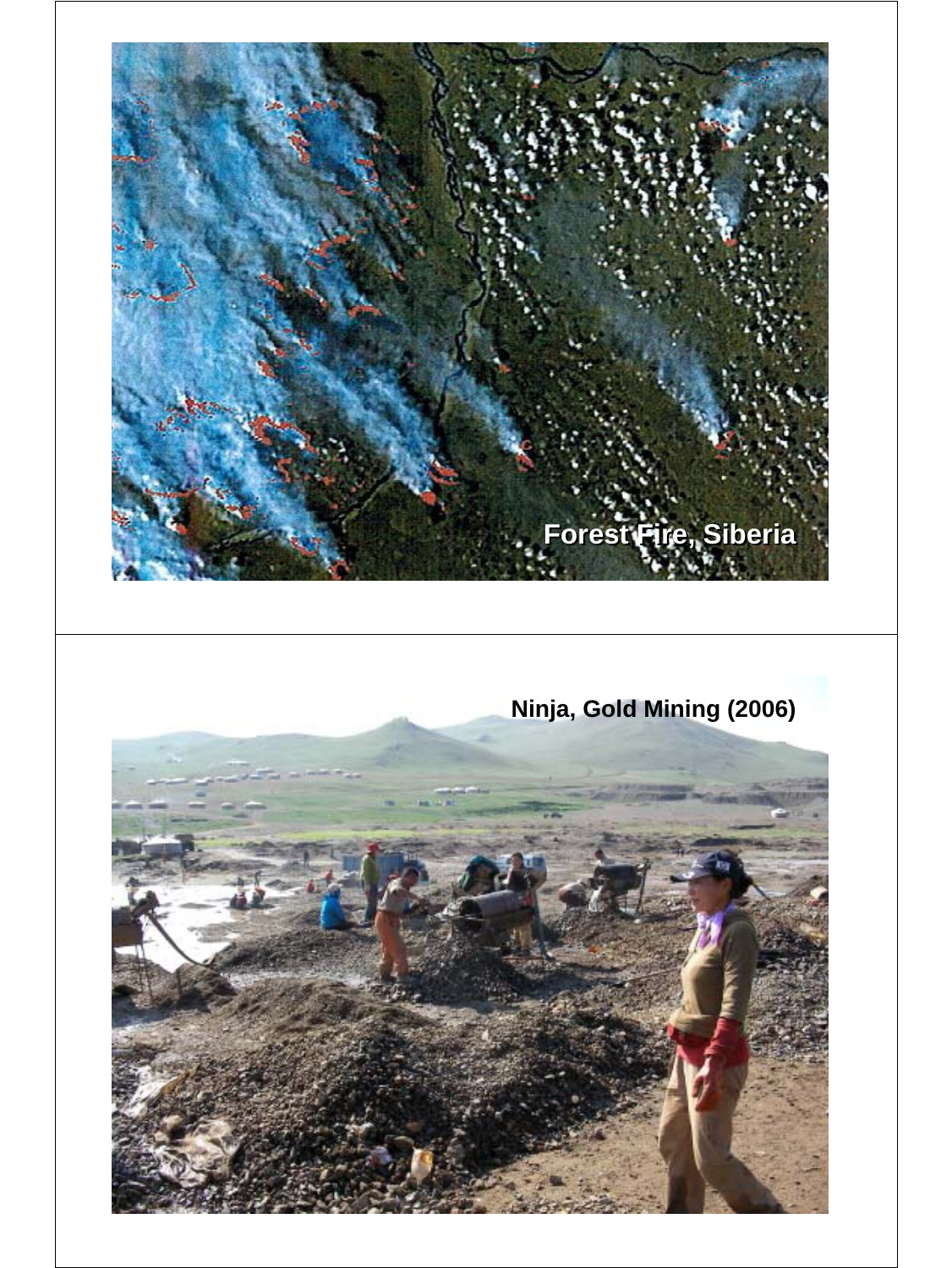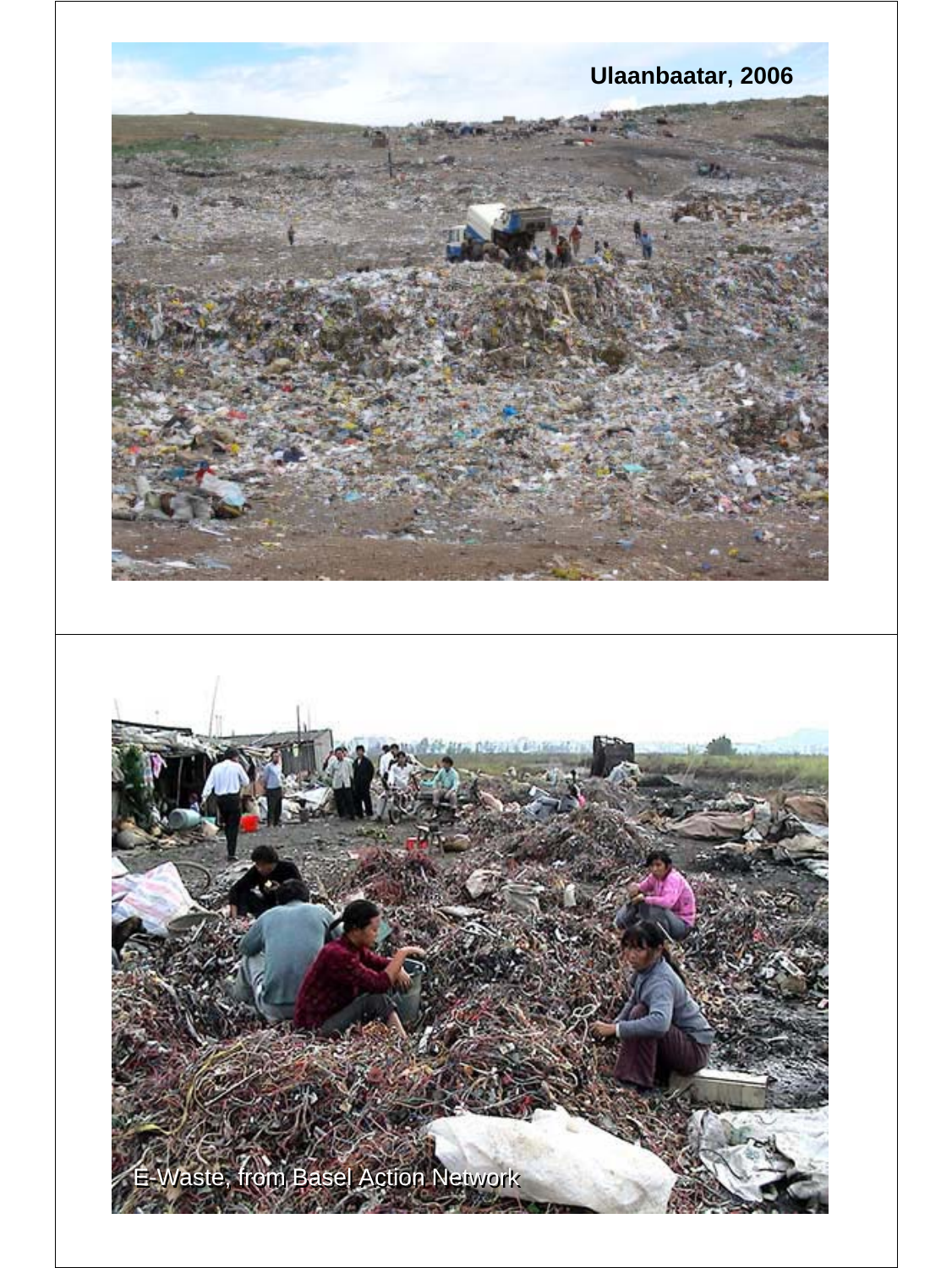## **Session 1: Environment Session 1: Environment**

- **Professor Ryo Fujikura, Hosei Univ. Professor Ryo Fujikura, Hosei Univ.**
	- **Environmental Conservation and Sustainable Development Environmental Conservation and Sustainable Development as Common Agenda in the Northeast Asia as Common Agenda in the Northeast Asia**
- **Deputy Mayor Tsutomu Kasahara, Toyama Deputy Mayor Tsutomu Kasahara, Toyama** – **Lowering Environmental Load via Compact City Design** – **Lowering Environmental Load via Compact City Design**
- **Professor Qian Yi, Tsinghua Univ., China Professor Qian Yi, Tsinghua Univ., China**
	- **Environmental Protection and Sustainable Development in Environmental Protection and Sustainable Development in China China**
- **Dr. Heung-Jin Choi, Ministry of Env., Korea Dr. Heung-Jin Choi, Ministry of Env., Korea** – **Building Partnership for Environmental Protection in**  – **Building Partnership for Environmental Protection in Northeast Asia Northeast Asia**
- **Comments Comments**
	- **Mr. Hiroshi Sono, Hokuriku Electricpower Co. Mr. Hiroshi Sono, Hokuriku Electricpower Co.**
	- **Ambassador Ganbold Baanjav, Mongol Ambassador Ganbold Baanjav, Mongol**
- **Discussion,** *Preparation of Conclusion* **Discussion,** *Preparation of Conclusion*

# **Conclusion (draft)-1 Conclusion (draft)-1**

- **Recent economic development in Asia Recent economic development in Asia**
	- **Rapid growths in anthropogenic activities Rapid growths in anthropogenic activities**
	- **Compressed pattern development with various Compressed pattern development with various loads to environment/ecosystem loads to environment/ecosystem**
- **Common agenda Common agenda**
	- **Conservation of global environment and resolving Conservation of global environment and resolving regional environmental problems should be regional environmental problems should be considered as a common agenda among considered as a common agenda among Northeast countries. Northeast countries.**
	- **Achievement of sustainable societies through Achievement of sustainable societies through low-carbon, material-cycle-oriented society in low-carbon, material-cycle-oriented society in harmony with natural ecosystem harmony with natural ecosystem**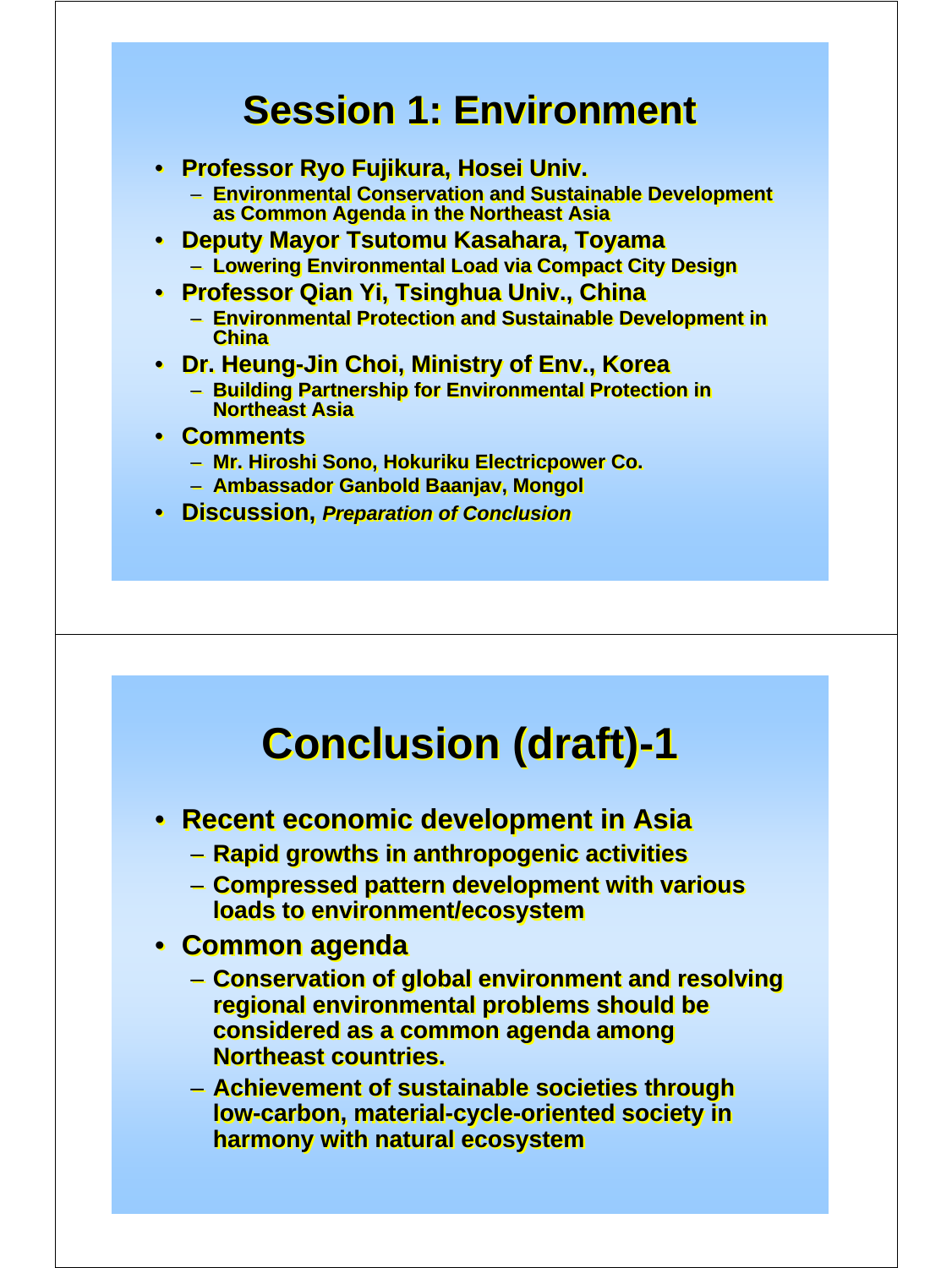# **Conclusion (draft)-2 Conclusion (draft)-2**

- **Importance of cooperation among member countries in Importance of cooperation among member countries in the area of: the area of:**
	- **Solving current problem such as: Solving current problem such as:**
		- **Desertification/land degradation, dust storm Desertification/land degradation, dust storm**
		- **Integrated management of populated cities Integrated management of populated cities**
		- **Sustainable production and consumption Sustainable production and consumption**
		- **Trans-border material transport Trans-border material transport**
		- **Conservation/improvement of regional ecosystem to sustain Conservation/improvement of regional ecosystem to sustain ecosystem services, ecosystem services,**
	- **Human and Institutional Development in the area of: Human and Institutional Development in the area of:**
		- **Environmental information gathering and sharing**, **Environmental information gathering and sharing**,
		- **Empowerment of environmental governance, Capacity Empowerment of environmental governance, Capacity development and training development and training**
		- **Strengthening existing international cooperation mechanisms Strengthening existing international cooperation mechanisms**
		- **Establishment of financial mechanisms to solving common agenda Establishment of financial mechanisms to solving common agenda**
	- **Technological development and exchange through a framework Technological development and exchange through a framework co-shared by industry, academia and government. co-shared by industry, academia and government.**
- **Responsibility of the current generation for the future Responsibility of the current generation for the future generations: generations:**
	- **Preventive measures to avoid unnecessary future expenditures Preventive measures to avoid unnecessary future expenditures**

## **Final Remarks**

- *Give a man a fish and you feed him for a day. Teach Give a man a fish and you feed him for a day. Teach him how to fish and you feed him for a lifetime***.** *him how to fish and you feed him for a lifetime***.** (*Laozi*) (*Laozi*)
- **If we learn how to fish, we may** ・・・・・・ **If we learn how to fish, we may** ・・・・・・

#### OVERFISH! OVERFISH!

- **For a sustainable use of fish resources, For a sustainable use of fish resources, understanding and management is needed for the understanding and management is needed for the whole ecosystem. whole ecosystem.**
- **Appropriate fishing methods vary from place to Appropriate fishing methods vary from place to place. In most cases, traditional knowledge and place. In most cases, traditional knowledge and wisdom should be venerated and highly exploited. wisdom should be venerated and highly exploited.**